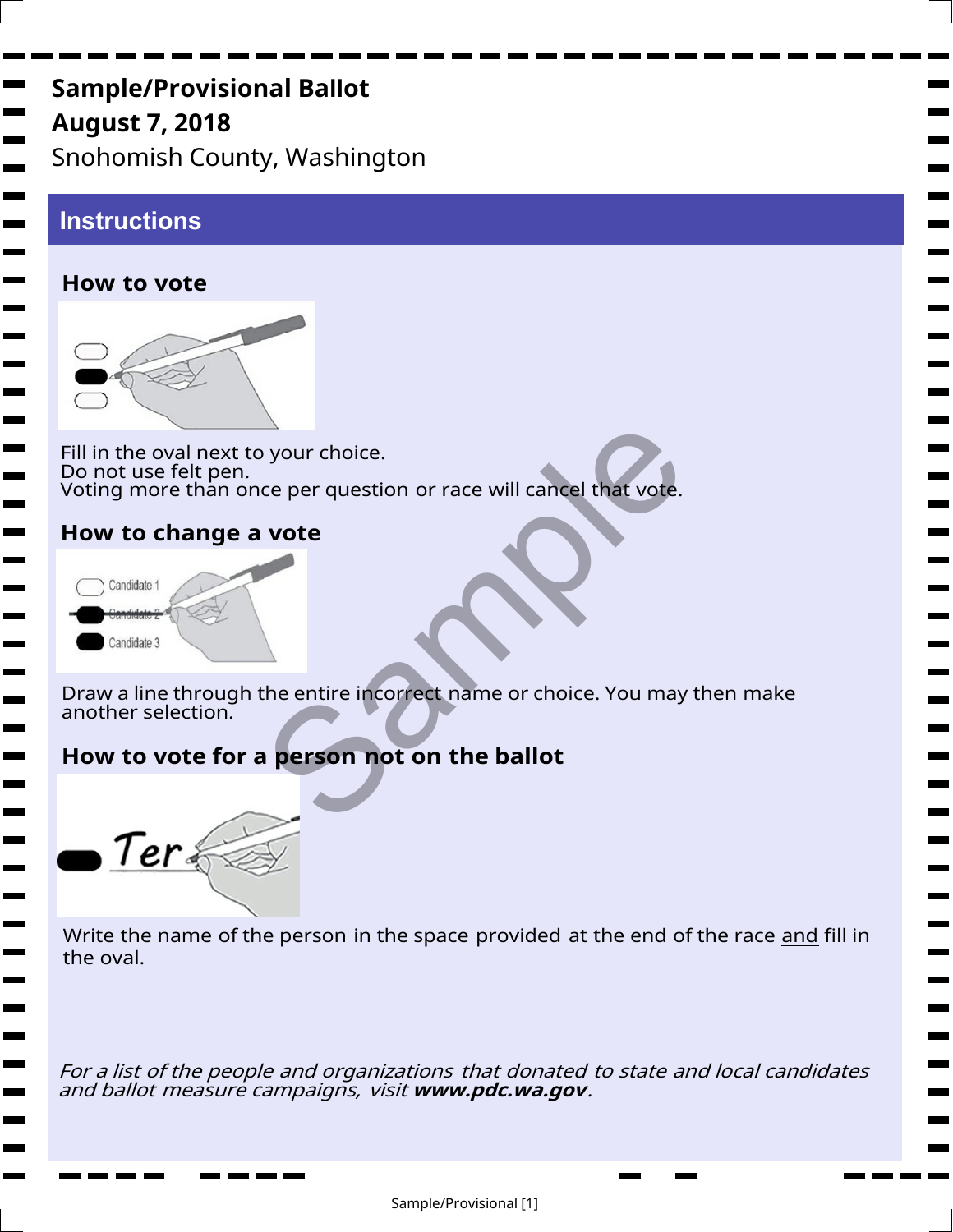August 7, 2018

п

п

**Contract** 

**College** 

Snohomish County, Washington

This ballot contains all races within Snohomish County. Voters may only vote for contests in which they are eligible.

m. m. e<br>B m.  $\blacksquare$ 

**Contract** 

٠

Read: Each candidate for partisan office may state a political party that he or she prefers. A candidate's prefer**e**nce ī does not imply that the candidate is nominated or endorsed by the party, or that the party approves of or associates with that candidate.

| <b>Federal</b><br><b>Partisan Office</b>                                          | <b>Federal</b><br><b>Partisan Office</b>                                                    | <b>State</b><br><b>Partisan Office</b>                                 |
|-----------------------------------------------------------------------------------|---------------------------------------------------------------------------------------------|------------------------------------------------------------------------|
| <b>U.S. Senator</b><br>6-year term - vote for one                                 | <b>Congressional District 1</b><br><b>U.S. Representative</b>                               | <b>Legislative District 1</b><br><b>State Representative Pos. 2</b>    |
| <b>Thor Amundson</b><br>(Prefers Independent Party)                               | 2-year term - vote for one                                                                  | 2-year term - vote for one                                             |
| Dave Strider<br>(Prefers Independent Party)                                       | Robert Mair<br>(States No Party Preference)                                                 | Debra Blodgett<br>(Prefers Republican Party)                           |
| Joey Gibson<br>(Prefers Republican Party)                                         | Adam Pilskog<br>(States No Party Preference)                                                | Matt Seymour<br>(Prefers Libertarian Party)                            |
| Mike Luke<br>(Prefers Libertarian Party)                                          | Suzan DelBene<br>(Prefers Democratic Party)                                                 | Shelley Kloba<br>(Prefers Democratic Party)                            |
| GoodSpaceGuy<br>(Prefers Republican Party)<br>Clint R. Tannehill                  | Jeffrey Beeler<br>(Prefers Republican Party)<br>Scott Stafne                                |                                                                        |
| (Prefers Democratic Party)<br>Maria Cantwell                                      | (Prefers Republican Party)                                                                  | <b>Legislative District 10</b><br><b>State Representative Pos. 1</b>   |
| (Prefers Democratic Party)<br>Susan Hutchison                                     |                                                                                             | 2-year term - vote for one<br>Scott McMullen                           |
| (Prefers Republican Party)<br><b>Brad Chase</b>                                   | <b>Congressional District 2</b><br><b>U.S. Representative</b><br>2-year term - vote for one | (Prefers Democratic Party)<br>Norma Smith                              |
| (Prefers FDFR Party)<br>Tim Owen<br>(Prefers Republican Party)                    | <b>Collin Richard Carlson</b><br>(Prefers Democratic Party)                                 | (Prefers GOP Party)                                                    |
| Matthew D. Heines<br>(Prefers Republican Party)                                   | Uncle Mover<br>(Prefers Moderate GOP Party)                                                 | <b>Legislative District 10</b>                                         |
| Sam Wright<br>(Prefers The Human Rights Party)                                    | Brian Luke<br>(Prefers Libertarian Party)                                                   | <b>State Representative Pos. 2</b><br>2-year term - vote for one       |
| Art Coday<br>(Prefers Republican Party)                                           | Stonewall Jackson Bird (Stoney)<br>(Prefers Green Party)                                    | Dave Paul<br>(Prefers Democratic Party)                                |
| Iohn Orlinski<br>(Prefers Republican Party)<br>Charlie R Jackson                  | Rick Larsen<br>(Prefers Democratic Party)<br><b>Gary Franco</b>                             | Dave Hayes<br>(Prefers GOP Party)                                      |
| (Prefers Independent Party)<br>Keith Swank                                        | (Prefers Independent Party)                                                                 |                                                                        |
| (Prefers Republican Party)<br>Alex Tsimerman                                      |                                                                                             | <b>Legislative District 21</b><br>State Senator                        |
| (Prefers StandupAmerica Party)<br><b>RC Smith</b>                                 | <b>Congressional District 7</b><br><b>U.S. Representative</b><br>2-year term - vote for one | 4-year term - vote for one<br><b>Scott West</b>                        |
| (Prefers Republican Party)<br>Don L. Rivers<br>(Prefers Democratic Party)         | Craig Keller<br>(Prefers Republican Party)                                                  | (Prefers Independent Party)<br>Riaz Khan<br>(Prefers Democratic Party) |
| Jennifer Gigi Ferguson<br>(Prefers Independent Party)                             | Pramila Jayapal<br>(Prefers Democratic Party)                                               | <b>Mario Lionel Lotmore</b><br>(Prefers Republican Party)              |
| Steve Hoffman<br>(Prefers Freedom Socialist Party)                                |                                                                                             | Marko Liias<br>(Prefers Democratic Party)                              |
| George H. Kalberer<br>(Prefers Democratic Party)                                  | <b>State</b>                                                                                |                                                                        |
| James Robert "Jimmie" Deal<br>(Prefers Green Party)<br>Roque "Rocky" De La Fuente | <b>Partisan Office</b>                                                                      | <b>Legislative District 21</b><br><b>State Representative Pos. 1</b>   |
| (Prefers Republican Party)<br>Jon Butler                                          | <b>Legislative District 1</b><br><b>State Representative Pos. 1</b>                         | 2-year term - vote for one<br><b>Strom Peterson</b>                    |
| (Prefers Independent Party)<br>Dave Bryant                                        | 2-year term - vote for one<br>Colin McMahon                                                 | (Prefers Democratic Party)<br>Amy Schaper                              |
| (Prefers Republican Party)<br>Mohammad Said                                       | (States No Party Preference)<br>Josh Colver                                                 | (Prefers Republican Party)                                             |
| (Prefers Democratic Party)<br><b>Matt Hawkins</b><br>(Prefers Republican Party)   | (Prefers Republican Party)<br><b>Derek Stanford</b><br>(Prefers Democratic Party)           |                                                                        |
| Glen R Stockwell<br>(Prefers Republican Party)                                    |                                                                                             |                                                                        |
|                                                                                   |                                                                                             |                                                                        |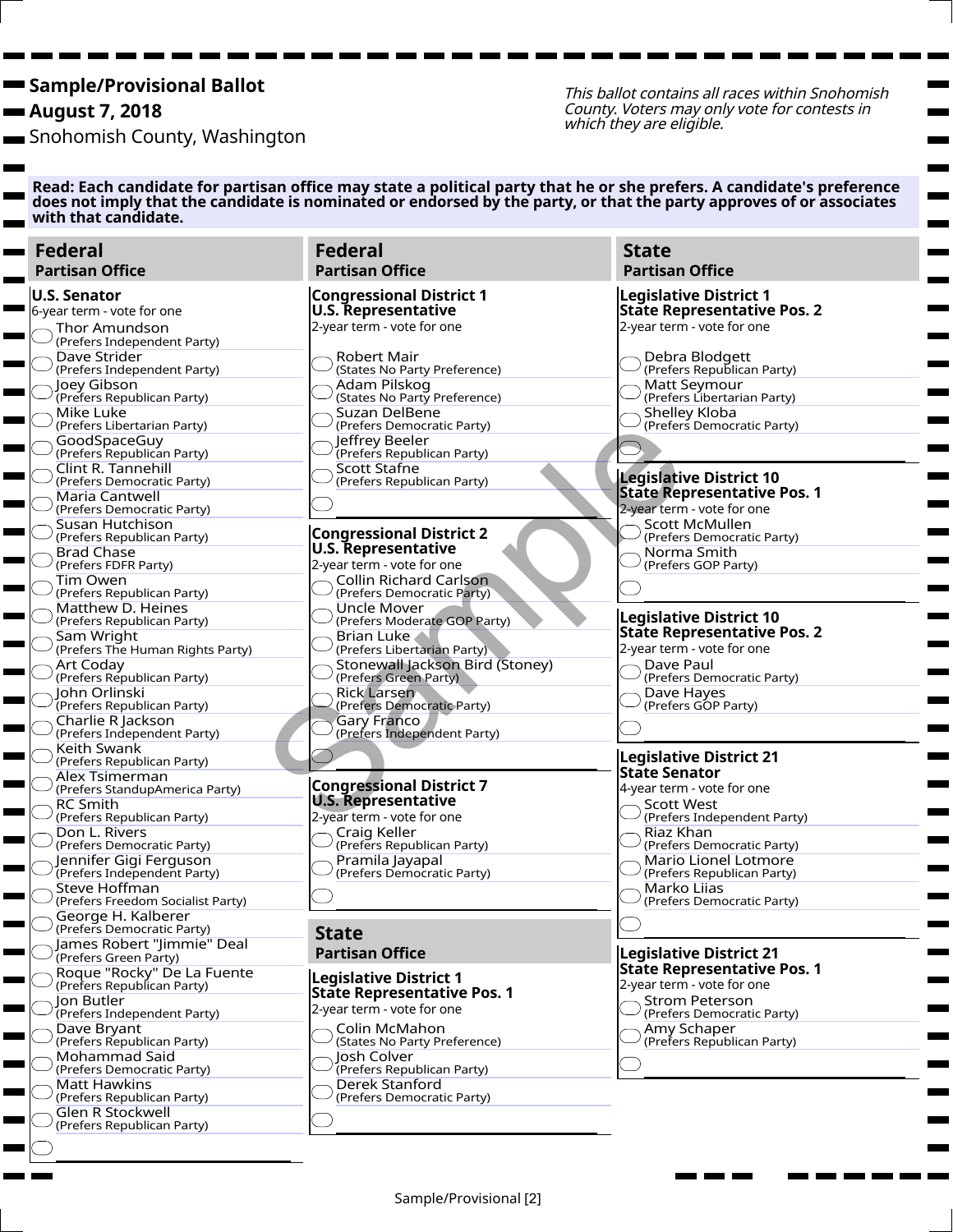August 7, 2018

Snohomish County, Washington

This ballot contains all races within Snohomish County. Voters may only vote for contests in which they are eligible.

m.  $\mathbf{r}$ 

Ħ. **Contract** 

| <b>State</b><br><b>Partisan Office</b>                                                                                                                                                                                                                                                                                                                                                                                                                                                                              | <b>State</b><br><b>Partisan Office</b>                                                                                                                                                                                                                                                                                                                                                                                                                                                                       | <b>State</b><br><b>Partisan Office</b>                                                                                                                                                                    |
|---------------------------------------------------------------------------------------------------------------------------------------------------------------------------------------------------------------------------------------------------------------------------------------------------------------------------------------------------------------------------------------------------------------------------------------------------------------------------------------------------------------------|--------------------------------------------------------------------------------------------------------------------------------------------------------------------------------------------------------------------------------------------------------------------------------------------------------------------------------------------------------------------------------------------------------------------------------------------------------------------------------------------------------------|-----------------------------------------------------------------------------------------------------------------------------------------------------------------------------------------------------------|
| <b>Legislative District 21</b><br><b>State Representative Pos. 2</b><br><b>The Co</b><br>2-year term - vote for one                                                                                                                                                                                                                                                                                                                                                                                                 | <b>Legislative District 38</b><br><b>State Representative Pos. 1</b><br>2-year term - vote for one                                                                                                                                                                                                                                                                                                                                                                                                           | <b>Legislative District 44</b><br><b>State Representative Pos. 1</b><br>2-year term - vote for one                                                                                                        |
| Lillian Ortiz-Self<br>(Prefers Democratic Party)<br>Petra Bigea                                                                                                                                                                                                                                                                                                                                                                                                                                                     | June Robinson<br>(Prefers Democratic Party)<br>Bert Johnson                                                                                                                                                                                                                                                                                                                                                                                                                                                  | John Lovick<br>(Prefers Democratic Party)<br>leff Sax                                                                                                                                                     |
| (Prefers Republican Party)                                                                                                                                                                                                                                                                                                                                                                                                                                                                                          | (Prefers Independent Party)                                                                                                                                                                                                                                                                                                                                                                                                                                                                                  | (Prefers Republican Party)                                                                                                                                                                                |
| <b>Legislative District 32</b><br><b>State Senator</b><br>4-year term - vote for one<br>James Wood<br>(Prefers Republican Party)<br>Maralyn Chase<br>(Prefers Democratic Party)                                                                                                                                                                                                                                                                                                                                     | <b>Legislative District 38</b><br><b>State Representative Pos. 2</b><br>2-year term - vote for one<br>Mike Sells<br>(Prefers Democratic Party)                                                                                                                                                                                                                                                                                                                                                               | <b>Legislative District 44</b><br><b>State Representative Pos. 2</b><br>2-year term - vote for one<br>Jared M. Mead<br>(Prefers Democratic Party)<br><b>Mark Harmsworth</b><br>(Prefers Republican Party) |
| Jesse Salomon<br>(Prefers Democratic Party)                                                                                                                                                                                                                                                                                                                                                                                                                                                                         | <b>Legislative District 39</b>                                                                                                                                                                                                                                                                                                                                                                                                                                                                               |                                                                                                                                                                                                           |
| <b>Legislative District 32</b><br><b>State Representative Pos. 1</b><br>2-year term - vote for one<br>Keith Smith<br>(Prefers Centrist Party)<br>Diodato (Dio) Boucsiequez<br>(Prefers Republican Party)<br>Cindy Ryu<br>(Prefers Democratic Party)<br><b>Legislative District 32</b><br><b>State Representative Pos. 2</b><br>2-year term - vote for one<br><b>Chris Roberts</b><br>(Prefers Democratic Party)<br>Lauren Davis<br>(Prefers Democratic Party)<br><b>Frank Deisler</b><br>(Prefers Republican Party) | <b>State Senator</b><br>2-year unexpired term - vote for one<br>Claus Joens<br>(Prefers Democratic Party)<br>Jamal Rabieh<br>(Prefers Independent Party)<br>Keith L. Wagoner<br>(Prefers Republican Party)<br>Elizabeth Scott<br>(Prefers Republican Party)<br><b>Legislative District 39</b><br><b>State Representative Pos. 1</b><br>2-year term - vote for one<br>Robert J. Sutherland<br>(Prefers Republican Party)<br>Ivan Lewis<br>(Prefers Democratic Party)<br>Randy   Hayden<br>(Prefers GOP Party) |                                                                                                                                                                                                           |
| <b>Legislative District 38</b><br><b>State Senator</b><br>4-year term - vote for one<br><b>Bruce Overstreet</b><br>(Prefers Democratic Party)<br>John McCoy<br>(Prefers Democratic Party)<br>Savio Pham<br>(Prefers Ind. Republican Party)                                                                                                                                                                                                                                                                          | lLegislative District 39<br><b>State Representative Pos. 2</b><br>2-year short and full term - vote for one<br>Carolyn Eslick<br>(Prefers Republican Party)<br>Eric Halvorson<br>(Prefers Democratic Party)<br><b>Legislative District 44</b><br><b>State Senator</b><br>4-year term - vote for one<br>Jeremy Fitch<br>(Prefers Libertarian Party)<br>Doug Roulstone<br>(Prefers Republican Party)<br><b>Steve Hobbs</b><br>(Prefers Democratic Party)                                                       |                                                                                                                                                                                                           |

۰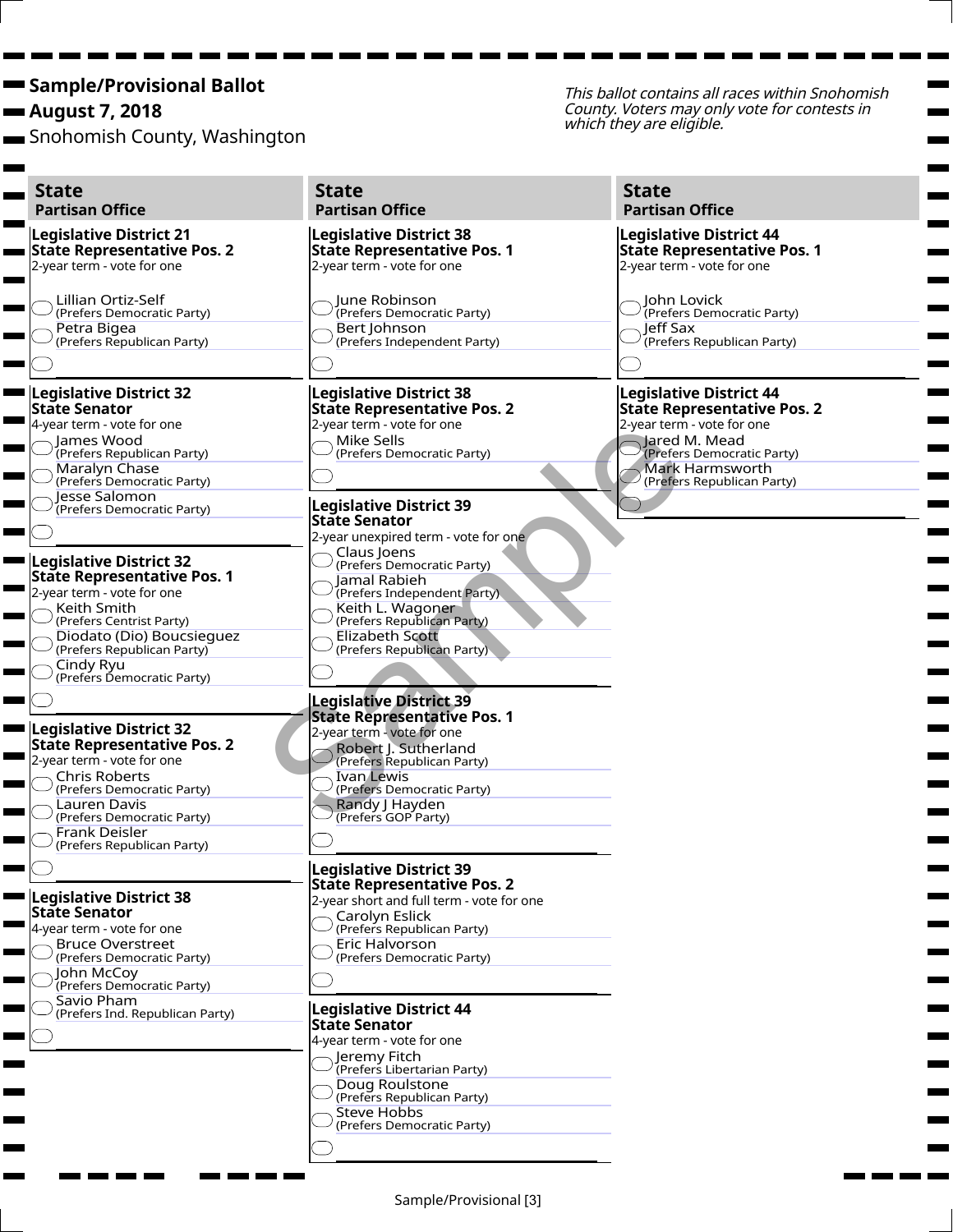August 7, 2018

 $\blacksquare$ 

Snohomish County, Washington

This ballot contains all races within Snohomish County. Voters may only vote for contests in which they are eligible.

 $\sim$  $\blacksquare$ 

Ξ

| County                                                                                                                                                                                                                                                                                                                                                                                                                                      | <b>City</b>                                                                                                                                                                                                                                                                                                                                                                                                                                                                                                                                                                                                                                                                                                                                                                                                                                                                            | <b>Fire</b>                                                                                                                                                                                                                                                                                                                                                                                                                                                                                                                                                                                                                                                                                                                                                                                                                                                                                                             |
|---------------------------------------------------------------------------------------------------------------------------------------------------------------------------------------------------------------------------------------------------------------------------------------------------------------------------------------------------------------------------------------------------------------------------------------------|----------------------------------------------------------------------------------------------------------------------------------------------------------------------------------------------------------------------------------------------------------------------------------------------------------------------------------------------------------------------------------------------------------------------------------------------------------------------------------------------------------------------------------------------------------------------------------------------------------------------------------------------------------------------------------------------------------------------------------------------------------------------------------------------------------------------------------------------------------------------------------------|-------------------------------------------------------------------------------------------------------------------------------------------------------------------------------------------------------------------------------------------------------------------------------------------------------------------------------------------------------------------------------------------------------------------------------------------------------------------------------------------------------------------------------------------------------------------------------------------------------------------------------------------------------------------------------------------------------------------------------------------------------------------------------------------------------------------------------------------------------------------------------------------------------------------------|
| <b>Partisan Office</b><br><b>Snohomish County</b>                                                                                                                                                                                                                                                                                                                                                                                           | <b>City of Marysville</b><br>Proposition No. 1                                                                                                                                                                                                                                                                                                                                                                                                                                                                                                                                                                                                                                                                                                                                                                                                                                         | <b>Fire District 5</b><br><b>Proposition No. 1</b>                                                                                                                                                                                                                                                                                                                                                                                                                                                                                                                                                                                                                                                                                                                                                                                                                                                                      |
| <b>Prosecuting Attorney</b><br>4-year term - vote for one                                                                                                                                                                                                                                                                                                                                                                                   | Sales and Use Tax Increase of 0.1% for<br>Criminal Justice Purposes                                                                                                                                                                                                                                                                                                                                                                                                                                                                                                                                                                                                                                                                                                                                                                                                                    | Four Year Excess Levy for Maintenance<br>and Operations                                                                                                                                                                                                                                                                                                                                                                                                                                                                                                                                                                                                                                                                                                                                                                                                                                                                 |
| Adam Cornell<br>(Prefers Democratic Party)                                                                                                                                                                                                                                                                                                                                                                                                  | The City Council of the City of Marysville<br>adopted Resolution No. 2441 concerning<br>a sales and use tax increase pursuant to                                                                                                                                                                                                                                                                                                                                                                                                                                                                                                                                                                                                                                                                                                                                                       | The Board of Snohomish County Fire<br>Protection District No. 5 adopted<br>Resolution 2018-02 concerning a                                                                                                                                                                                                                                                                                                                                                                                                                                                                                                                                                                                                                                                                                                                                                                                                              |
| <b>Public Utility</b><br><b>Nonpartisan Office</b>                                                                                                                                                                                                                                                                                                                                                                                          | RCW 82.14.450. If approved, this<br>proposition would authorize the City to<br>impose an additional sales and use tax of                                                                                                                                                                                                                                                                                                                                                                                                                                                                                                                                                                                                                                                                                                                                                               | proposition to adequately finance<br>District maintenance and operation<br>costs. This proposition would authorize                                                                                                                                                                                                                                                                                                                                                                                                                                                                                                                                                                                                                                                                                                                                                                                                      |
| $\blacksquare$ PUD No. 1<br><b>Commissioner District 1</b><br>2-year unexpired term - vote for one                                                                                                                                                                                                                                                                                                                                          | 0.1%, split between the City (85%) and<br>Snohomish County (15%) as required by<br>state law. All City proceeds will be used<br>for criminal justice purposes as                                                                                                                                                                                                                                                                                                                                                                                                                                                                                                                                                                                                                                                                                                                       | the District to levy a property tax in the<br>amount of \$450,000.00 per year for four<br>consecutive years beginning in 2018 to<br>be collected in each year following at an                                                                                                                                                                                                                                                                                                                                                                                                                                                                                                                                                                                                                                                                                                                                           |
| $\supset$ Mary Rollins                                                                                                                                                                                                                                                                                                                                                                                                                      | authorized by RCW 82.14.450.                                                                                                                                                                                                                                                                                                                                                                                                                                                                                                                                                                                                                                                                                                                                                                                                                                                           | approximate levy rate of \$.46 per<br>thousand of assessed valuation, with the                                                                                                                                                                                                                                                                                                                                                                                                                                                                                                                                                                                                                                                                                                                                                                                                                                          |
| $\supset$ Bruce King                                                                                                                                                                                                                                                                                                                                                                                                                        | Should the proposition be:                                                                                                                                                                                                                                                                                                                                                                                                                                                                                                                                                                                                                                                                                                                                                                                                                                                             | actual levy rate to be based on assessed<br>values at the time of the levies. The                                                                                                                                                                                                                                                                                                                                                                                                                                                                                                                                                                                                                                                                                                                                                                                                                                       |
| $\supset$ Sidney (Sid) Logan                                                                                                                                                                                                                                                                                                                                                                                                                | Approved                                                                                                                                                                                                                                                                                                                                                                                                                                                                                                                                                                                                                                                                                                                                                                                                                                                                               | funds will support fire protection and<br>emergency medical services, facilities,                                                                                                                                                                                                                                                                                                                                                                                                                                                                                                                                                                                                                                                                                                                                                                                                                                       |
| $\supset$ Sam Buchanan                                                                                                                                                                                                                                                                                                                                                                                                                      | Rejected                                                                                                                                                                                                                                                                                                                                                                                                                                                                                                                                                                                                                                                                                                                                                                                                                                                                               | maintenance, staffing and operations.                                                                                                                                                                                                                                                                                                                                                                                                                                                                                                                                                                                                                                                                                                                                                                                                                                                                                   |
|                                                                                                                                                                                                                                                                                                                                                                                                                                             | <b>City of Mukilteo</b>                                                                                                                                                                                                                                                                                                                                                                                                                                                                                                                                                                                                                                                                                                                                                                                                                                                                | Should this proposition be approved?                                                                                                                                                                                                                                                                                                                                                                                                                                                                                                                                                                                                                                                                                                                                                                                                                                                                                    |
| $=$ PUD No. 1<br><b>Commissioner District 2</b><br>6-year term - vote for one<br>$\supset$ Rebecca Wolfe<br>$\supset$ Maggie Mae<br>Kathleen (Kathy) Vaughn<br>David Chan<br>Kaili Chickering<br><b>City</b><br><b>Nonpartisan Office</b><br>$\blacksquare$ City of Everett<br><b>Council Position 4</b><br>$\blacksquare$ 1-year unexpired term - vote for one<br>$\supset$ Tyler Rourke<br>$\supset$ Ethel McNeal<br>$\supset$ Liz Vogeli | <b>Proposition No. 1</b><br>Levy Lid Lift of the Regular Property Tax<br>Levy for Emergency Medical Care and<br><b>Services</b><br>The Mukilteo City Council adopted<br>Resolution 2018-12 proposing an<br>increase in the City's Emergency Medical<br>Services property tax levy by lifting the<br>levy limit as authorized in RCW 84.55.050.<br>This proposition would permit the City to<br>levy for collection in 2019, and for five<br>years thereafter, an EMS property tax<br>levy at a rate not to exceed \$0.50 per<br>\$1,000 of assessed valuation which is the<br>same rate authorized for collection in<br>2011. The limit factor for each ensuing<br>year shall not exceed 106%. The 2024<br>levy dollar amount would be used to<br>compute subsequent levy limits under<br>Chapter 84.55 RCW.<br>Should this proposition be approved?<br>$\supset$ Yes<br>$\bigcirc$ No | $\bigcirc$ Yes<br>$\bigcirc$ No<br><b>Fire District 16</b><br><b>Proposition No. 1</b><br>Property Tax Levy for Fire Protection and<br><b>Emergency Medical Services</b><br>The Board of Snohomish County Fire<br>Protection District No. 16 adopted<br>Resolution No. 218 concerning a<br>proposition to maintain and adequately<br>fund District operations. This proposition<br>would restore the District's regular<br>property tax levy to \$1.00 per \$1,000 of<br>assessed value to be levied in 2018 and<br>collected in 2019. The funds would be<br>used to maintain fire protection and<br>emergency medical services, improve<br>volunteer recruitment and training,<br>replace equipment and facilities and<br>provide for firefighter safety. The dollar<br>amount of the 2018 levy shall serve as<br>the base for computing the limitations<br>for subsequent levies as provided in<br>chapter 84.55 RCW. |
|                                                                                                                                                                                                                                                                                                                                                                                                                                             |                                                                                                                                                                                                                                                                                                                                                                                                                                                                                                                                                                                                                                                                                                                                                                                                                                                                                        | Should this proposition be:                                                                                                                                                                                                                                                                                                                                                                                                                                                                                                                                                                                                                                                                                                                                                                                                                                                                                             |
|                                                                                                                                                                                                                                                                                                                                                                                                                                             |                                                                                                                                                                                                                                                                                                                                                                                                                                                                                                                                                                                                                                                                                                                                                                                                                                                                                        | $\supset$ Approved                                                                                                                                                                                                                                                                                                                                                                                                                                                                                                                                                                                                                                                                                                                                                                                                                                                                                                      |

Rejected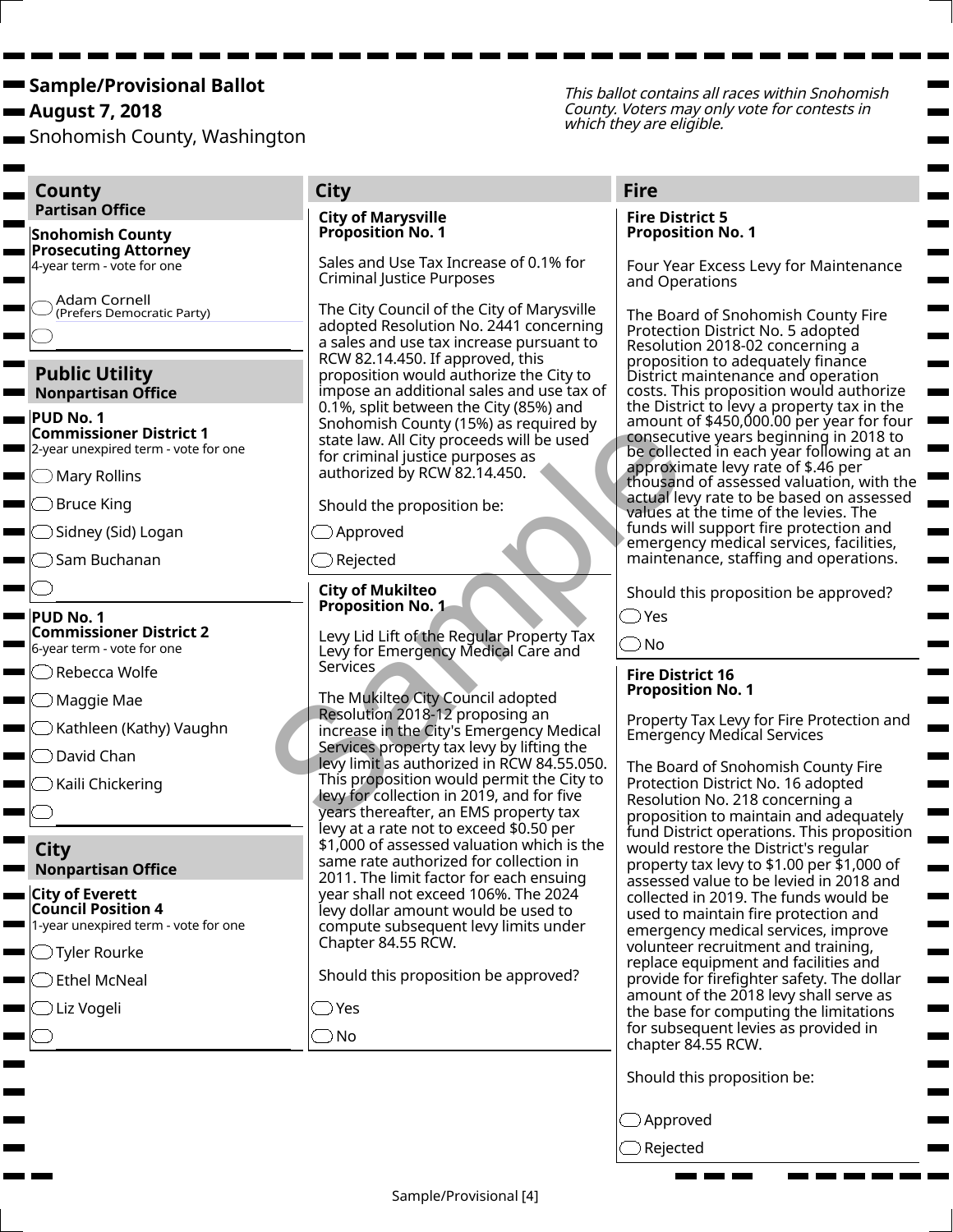August 7, 2018

 $\blacksquare$ 

Snohomish County, Washington

This ballot contains all races within Snohomish County. Voters may only vote for contests in which they are eligible.

m.  $\blacksquare$ 

and the

Ħ. **The Co** 

|                | <b>Fire</b>                                                                                                                                                                                                                                                                                                                                                                                                                                                                                                                                                                                                                                                                                                                                               | <b>Fire</b>                                                                                                                                                                                                                                                                                                                                                                                                                                                                                                                                                                                                                                                                                                                                                                          | <b>Fire</b>                                                                                                                                                                                                                                                                                                                                                                                                                                                                                                                                                                                                                                                                                                                                                     |
|----------------|-----------------------------------------------------------------------------------------------------------------------------------------------------------------------------------------------------------------------------------------------------------------------------------------------------------------------------------------------------------------------------------------------------------------------------------------------------------------------------------------------------------------------------------------------------------------------------------------------------------------------------------------------------------------------------------------------------------------------------------------------------------|--------------------------------------------------------------------------------------------------------------------------------------------------------------------------------------------------------------------------------------------------------------------------------------------------------------------------------------------------------------------------------------------------------------------------------------------------------------------------------------------------------------------------------------------------------------------------------------------------------------------------------------------------------------------------------------------------------------------------------------------------------------------------------------|-----------------------------------------------------------------------------------------------------------------------------------------------------------------------------------------------------------------------------------------------------------------------------------------------------------------------------------------------------------------------------------------------------------------------------------------------------------------------------------------------------------------------------------------------------------------------------------------------------------------------------------------------------------------------------------------------------------------------------------------------------------------|
|                | <b>Fire District 19</b><br><b>Proposition No. 1</b>                                                                                                                                                                                                                                                                                                                                                                                                                                                                                                                                                                                                                                                                                                       | <b>Fire District 21</b><br><b>Proposition No. 1</b>                                                                                                                                                                                                                                                                                                                                                                                                                                                                                                                                                                                                                                                                                                                                  | <b>Lake Stevens Fire</b><br><b>Proposition No. 1</b>                                                                                                                                                                                                                                                                                                                                                                                                                                                                                                                                                                                                                                                                                                            |
|                | <b>Emergency Medical Service Levy Lid</b><br>Lift                                                                                                                                                                                                                                                                                                                                                                                                                                                                                                                                                                                                                                                                                                         | Fire and Emergency Medical Services<br>Property Tax Levy                                                                                                                                                                                                                                                                                                                                                                                                                                                                                                                                                                                                                                                                                                                             | Property Tax Levy for Fire Protection and<br><b>Emergency Medical Services</b>                                                                                                                                                                                                                                                                                                                                                                                                                                                                                                                                                                                                                                                                                  |
| $\blacksquare$ | The Board of Fire Commissioners of<br>Fire Protection District No. 19,<br>Snohomish County, Washington<br>adopted Resolution No. 2018-5<br>concerning restoration of the EMS<br>Levy previously approved by voters. If<br>approved, this proposition would<br>restore the District's EMS Levy to<br>\$0.50 per \$1,000 of assessed value<br>within the District to be levied in 2018<br>and collected in 2019. The increased<br>revenues would be used solely to<br>provide emergency medical services<br>as set forth under RCW 84.52.069.<br>The dollar amount of the 2018 levy<br>shall serve as the base for the<br>purpose of computing the limitations<br>for subsequent levies as provided by<br>chapter 84.55 RCW.<br>Should this proposition be: | The Board of Snohomish County Fire<br>Protection District No. 21 adopted<br>Resolution No. 2018-03 concerning a<br>proposition to maintain and fund operations,<br>facilities and staffing. This proposition<br>would authorize the District to establish its<br>regular property tax levy at \$1.30 per<br>\$1,000 of assessed value to be levied in<br>2018 and collected in 2019. The funds will<br>finance improved fire protection operations,<br>replace apparatus and equipment, provide<br>staffing and increase emergency medical<br>service levels. The dollar amount of the<br>2018 levy shall serve as the base for the<br>purpose of computing the limitations for<br>subsequent levies as provided by chapter<br>84.55 RCW.<br>Should this proposition be:<br>Approved | The Board of Commissioners of Lake<br>Stevens Fire adopted Resolution No.<br>2018-05 concerning a proposition to<br>maintain and adequately fund District<br>operations. This proposition would<br>authorize the District to restore its<br>regular property tax to \$1.50 per \$1,000<br>of assessed value to be levied in 2018<br>and collected in 2019. The funds would<br>be used to maintain fire protection and<br>emergency medical services, support<br>staffing, replace equipment and facilities<br>and provide for firefighter safety. The<br>dollar amount of the 2018 levy shall serve<br>as the base for computing limitations for<br>subsequent levies as provided by chapter<br>84.55 RCW.<br>Should this proposition be:<br>$\supset$ Approved |
|                |                                                                                                                                                                                                                                                                                                                                                                                                                                                                                                                                                                                                                                                                                                                                                           | Rejected                                                                                                                                                                                                                                                                                                                                                                                                                                                                                                                                                                                                                                                                                                                                                                             | $\supset$ Rejected                                                                                                                                                                                                                                                                                                                                                                                                                                                                                                                                                                                                                                                                                                                                              |
|                | Approved<br>Rejected                                                                                                                                                                                                                                                                                                                                                                                                                                                                                                                                                                                                                                                                                                                                      | <b>Fire District 24</b><br><b>Proposition No. 1</b><br>Proposition Authorizing Property Tax<br>Levy                                                                                                                                                                                                                                                                                                                                                                                                                                                                                                                                                                                                                                                                                  | <b>South Snohomish County Fire &amp; Rescue</b><br><b>Regional Fire Authority</b><br><b>Proposition No. 1</b><br><b>Emergency Medical Services Property Tax</b>                                                                                                                                                                                                                                                                                                                                                                                                                                                                                                                                                                                                 |
|                |                                                                                                                                                                                                                                                                                                                                                                                                                                                                                                                                                                                                                                                                                                                                                           | The Board of Commissioners of<br>Snohomish/Skagit County Fire Protection<br>District No. 24 adopted Resolution No.<br>2018-01 concerning a regular property<br>tax levy for maintenance and operations.<br>This proposition would authorize the<br>District to levy a regular property tax in<br>an amount not to exceed \$1.25 per<br>\$1,000.00 of assessed valuation to be<br>levied in 2018 for collection in 2019. The<br>dollar amount of the 2018 levy shall serve<br>as the base for the purpose of computing<br>the limitations for subsequent levies as<br>provided by chapter 84.55 RCW.<br>Should this proposition be:                                                                                                                                                   | Levy<br>Will the South Snohomish County Fire &<br>Rescue Regional Fire Authority be<br>authorized to impose regular property<br>tax levies of \$0.50 or less per \$1,000.00 of<br>assessed valuation for each of ten<br>consecutive years beginning in 2018, and<br>for such levies to supersede the existing<br>emergency medical services levies of the<br>city of Lynnwood and Fire District 1, to<br>provide funding for emergency medical<br>services?<br>$\supset$ Yes<br>$\supset$ No                                                                                                                                                                                                                                                                    |
|                |                                                                                                                                                                                                                                                                                                                                                                                                                                                                                                                                                                                                                                                                                                                                                           | Approved<br>Rejected                                                                                                                                                                                                                                                                                                                                                                                                                                                                                                                                                                                                                                                                                                                                                                 |                                                                                                                                                                                                                                                                                                                                                                                                                                                                                                                                                                                                                                                                                                                                                                 |
|                |                                                                                                                                                                                                                                                                                                                                                                                                                                                                                                                                                                                                                                                                                                                                                           |                                                                                                                                                                                                                                                                                                                                                                                                                                                                                                                                                                                                                                                                                                                                                                                      |                                                                                                                                                                                                                                                                                                                                                                                                                                                                                                                                                                                                                                                                                                                                                                 |

п **The Contract of State**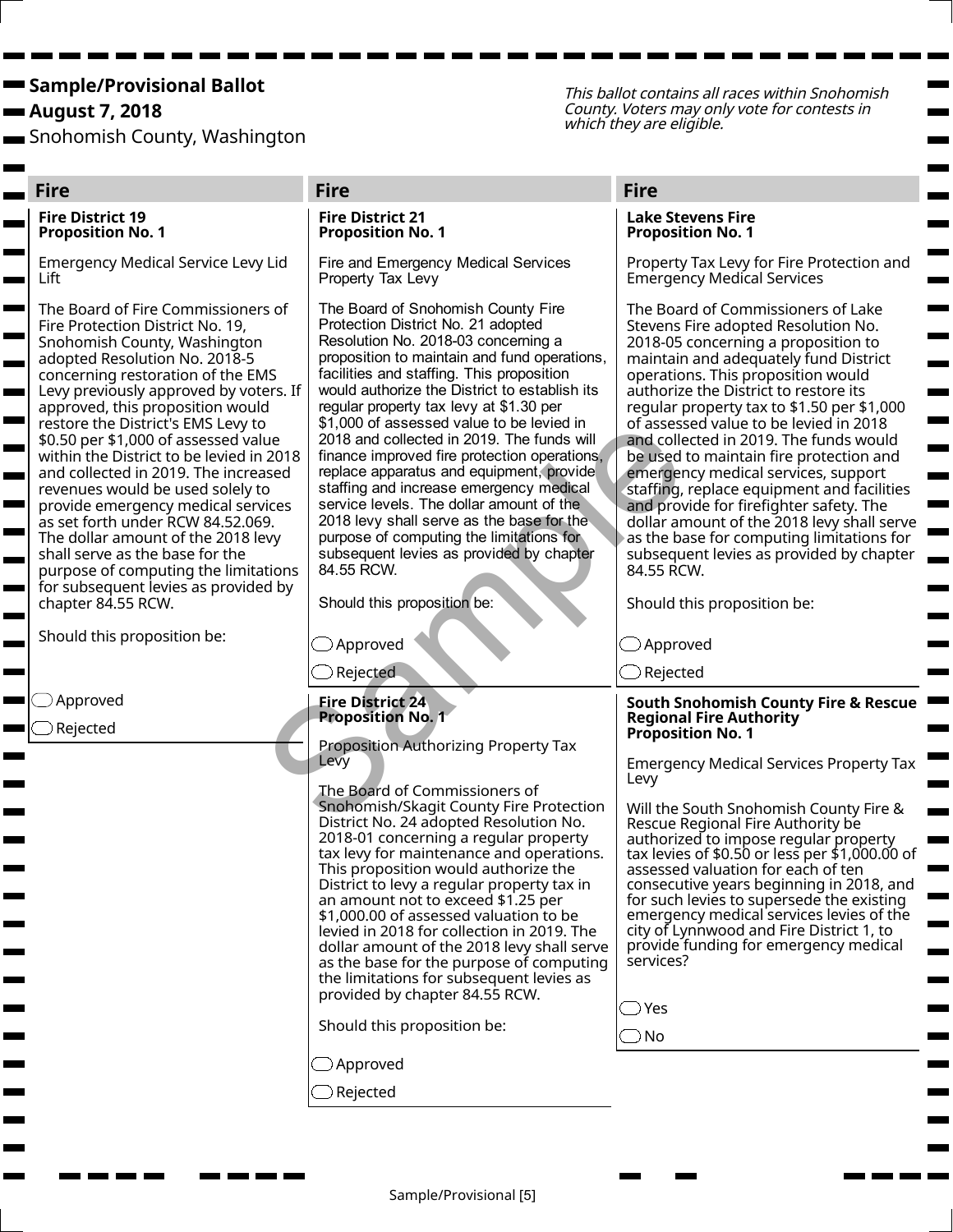August 7, 2018

Ħ.

Snohomish County, Washington

This ballot contains all races within Snohomish County. Voters may only vote for contests in which they are eligible.

#### Election of Political Party Precinct Committee Officer Partisan Office

For this office only: In order to vote for precinct committee officer, a partisan office, you must affirm that you are a Democrat or a Republican and may vote only for one candidate from the party you select. Your vote  $\blacksquare$ for a candidate affirms your affiliation with the same party as the candidate. This preference is private and will not be matched to your name or shared. and the second

Alicia Precinct Committee Officer - Democratic Party Candidates 2-year term - vote for one

Jarod T. Okano I affirm I am a Democrat Joel Ware, IV Due: www.c.c.com<br>I affirm I am a Democrat

Bothell 32 Precinct Committee Officer - Democratic Party Candidates 2-year term - vote for one

Thomas P. Griffin I affirm I am a Democrat Andrew Funk  $\cup$  I affirm I am a Democrat

**Calvary** Precinct Committee Officer - Democratic Party Candidates 2-year term - vote for one

> Kara French I affirm I am a Democrat Mary Kudo  $\supset$  ividity is used as Democration I am a Democration

■ lCreek Precinct Committee Officer - Democratic Party Candidates 2-year term - vote for one

Richard Moralez  $\bigcirc$  NG Rate of  $\mathcal{I}$  affirm I am a Democrat Craig Dupler I affirm I am a Democrat

Edmonds 14 Precinct Committee Officer - Democratic Party Candidates 2-year term - vote for one

Victor A. Battson  $\bigcirc$  is the section of  $\mathcal{I}$  affirm I am a Democrat Andrew Shogren I affirm I am a Democrat

Election of Political Party Precinct Committee Officer Partisan Office

Edmonds 42 Precinct Committee Officer - Democratic Party Candidates 2-year term - vote for one

Mary Pamela (Ella) Williams I affirm I am a Democrat Leah Bernstein  $\bigcup$  I affirm I am a Democrat

Everett 7 Precinct Committee Officer - Democratic Party Candidates 2-year term - vote for one

Anthony Vicari I affirm I am a Democrat Kevin Phan I affirm I am a Democrat

Everett 16 Precinct Committee Officer - Democratic Party Candidates 2-year term - vote for one Democratic Party Candidates<br>
2-year term - vote for one<br>
Candifform I am a Democrate<br>
Except 16<br>
Except 16<br>
Except 16<br>
Precinct Committee Officer<br>
2-year term - vote for one<br>
2-year term - vote for one<br>
Candidates<br>
2-year

Rolf Vitous I affirm I am a Democrat Douglas Evans  $\bigcup$  I affirm I am a Democrat

Everett 19 Precinct Committee Officer - Democratic Party Candidates 2-year term - vote for one

Jonathan C. Peebles I affirm I am a Democrat Tom Sage  $\bigcirc$  I affirm I am a Democrat

Everett 20 Precinct Committee Officer - Democratic Party Candidates 2-year term - vote for one

Curt Eidem I affirm I am a Democrat Victor C. Harris I affirm I am a Democrat Fred Plappert ) I i cu i iuppe:<br>I affirm I am <u>a Democrat</u>

Everett 76 Precinct Committee Officer - Democratic Party Candidates 2-year term - vote for one

Brett M. Miller I affirm I am a Democrat Chester Curtis I affirm I am a Democrat Election of Political Party Precinct Committee Officer Partisan Office

Everett 80 Precinct Committee Officer - Democratic Party Candidates 2-year term - vote for one

Colin Cole  $\bigcirc$  Compared and a Democration  $\bigcirc$  I affirm I am a Democration Paul Benz  $\cup$  I affirm I am a Democrat

Florence Precinct Committee Officer - Republican Party Candidates 2-year term - vote for one

Roberta Stephani Podbielancik I affirm I am a Republican Virginia Schloredt I affirm I am a Republican

Granite Falls 1 Precinct Committee Officer - Republican Party Candidates 2-year term - vote for one

Skyler L. Ramsey I affirm I am a Republican Robert Hagglund I affirm I am a Republican

**Hampton** Precinct Committee Officer - Democratic Party Candidates 2-year term - vote for one

Lawrence (Larry) A. McIntosh I affirm I am a Democrat Stephanie Schindler Discriming Sermans -<br>I affirm I am a Democrat

High Rock Precinct Committee Officer - Democratic Party Candidates 2-year term - vote for one

Polagaya McLaughlin I affirm I am a Democrat David Kranz I affirm I am a Democrat

**Holly** Precinct Committee Officer - Democratic Party Candidates 2-year term - vote for one

Breanna Kellar I affirm I am a Democrat Carin Chase I affirm I am a Democrat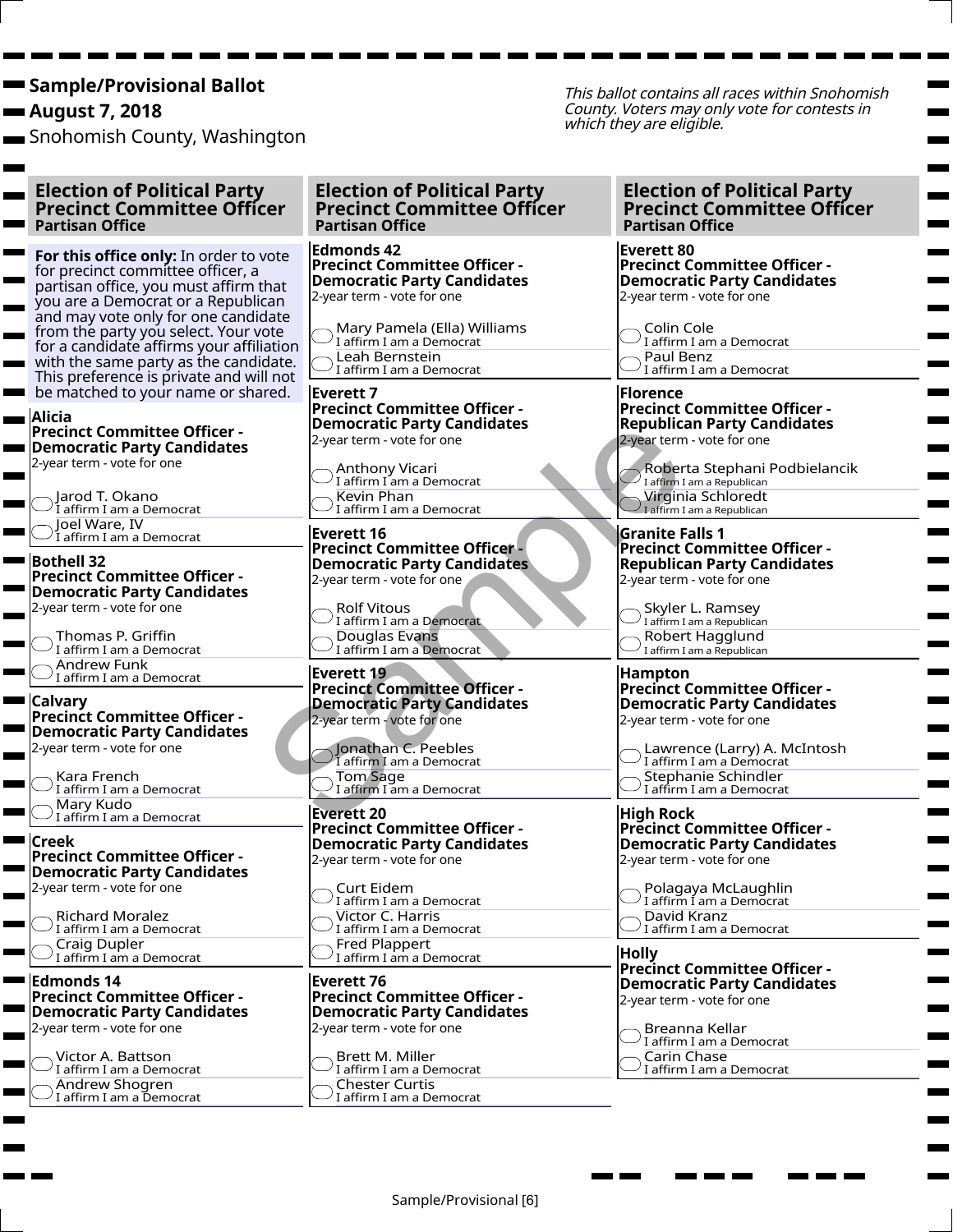August 7, 2018

Snohomish County, Washington

This ballot contains all races within Snohomish County. Voters may only vote for contests in which they are eligible.

Election of Political Party . Precinct Committee Officer Partisan Office Lake Stevens 8 Precinct Committee Officer - Democratic Party Candidates 2-year term - vote for one

Steve Hobbs  $\bigcap$  Justice Tropics<br>I affirm I am a Democrat Cheryl Calhoun  $\bigcup$  Liei yi Cambodi.<br>I affirm I am a Democrat

**The Co** 

Lake Stevens 15 Precinct Committee Officer - Democratic Party Candidates 2-year term - vote for one

Alex Acevedo  $\bigcup$  Tien *I* is  $\bigcup$  and  $\bigcup$  and  $\bigcup$  and  $\bigcup$  and  $\bigcup$   $\bigcup$   $\bigcup$   $\bigcup$   $\bigcup$   $\bigcup$   $\bigcup$   $\bigcup$   $\bigcup$   $\bigcup$   $\bigcup$   $\bigcup$   $\bigcup$   $\bigcup$   $\bigcup$   $\bigcup$   $\bigcup$   $\bigcup$   $\bigcup$   $\bigcup$   $\bigcup$   $\bigcup$   $\bigcup$   $\bigcup$   $\bigcup$   $\bigcup$   $\bigcup$  Leticia (Leti) M. Solis I affirm I am a Democrat

**Lynnwood 2** Precinct Committee Officer - Democratic Party Candidates 2-year term - vote for one

> Robert James I affirm I am a Democrat Michael Bankston  $\bigcup$  I affirm I am a Democrat

■ Lynnwood 5 Precinct Committee Officer - Republican Party Candidates 2-year term - vote for one

Kerry Lonergan-Dreke  $\bigcup$  I affirm I am a Republican Diodato (Dio) Boucsieguez I affirm I am a Republican

Lynnwood 13 Precinct Committee Officer - Democratic Party Candidates 2-year term - vote for one

Marylou Eckart I affirm I am a Democrat Mike Eckart  $\mathrm{I}$  I affirm I am a Democrat

Lynnwood 16 Precinct Committee Officer - Democratic Party Candidates 2-year term - vote for one

Lisa Utter  $\bigcirc$  Liba Ottor<br>I affirm I am a Democrat Audrey Tanberg  $\cup$  I affirm I am a Democrat Election of Political Party Precinct Committee Officer Partisan Office

Lynnwood 33 Precinct Committee Officer - Democratic Party Candidates 2-year term - vote for one

John Milner I affirm I am a Democrat Brendan Delaney  $\bigcup$  I affirm I am a Democrat

Marysville 12 Precinct Committee Officer - Democratic Party Candidates 2-year term - vote for one

Rodolfo M. Corona I affirm I am a Democrat Sandra Billmyer I affirm I am a Democrat

Meridian Precinct Committee Officer - Democratic Party Candidates 2-year term - vote for one Democratic Party Candidates<br>
2-year term - vote for one<br>
affirm I am a Democratic<br>
Sandra Billmyer<br>
Meridian<br>
Meridian and Bemocratic Party Candidates<br>
Precinct Committee Officer<br>
Precinct Committee Officer<br>
2-year term -

Christina Latta Henry I affirm I am a Democrat Robin D. Sword  $\bigcup$  I affirm I am a Democrat

Mill Creek 8 Precinct Committee Officer - Republican Party Candidates 2-year term - vote for one

Larry Powell I affirm I am a Republican Howard Bowersox I affirm I am a Republican

Mountlake Terrace 10 Precinct Committee Officer - Democratic Party Candidates 2-year term - vote for one

Eric Valpey I affirm I am a Democrat Yoko Kuramoto-Eidsmoe I affirm I am a Democrat

Mukilteo 2 Precinct Committee Officer - Democratic Party Candidates 2-year term - vote for one

Lillian Ortiz-Self  $\cup$  I affirm I am a Democrat Carolyn "Dode" Carlson I affirm I am a Democrat

Election of Political Party Precinct Committee Officer Partisan Office

Mukilteo 6 Precinct Committee Officer - Democratic Party Candidates 2-year term - vote for one

Jennifer Gregerson I affirm I am a Democrat Riaz Khan I affirm I am a Democrat

Shadow Wood Precinct Committee Officer - Democratic Party Candidates 2-year term - vote for one

Sue Nicholls *D* But Friending<br>I affirm I am a Democrat Holly Sunshine I affirm I am a Democrat

Shelby **Precinct Committee Officer -**Democratic Party Candidates 2-year term - vote for one

Darrell Leon Chapman I affirm I am a Democrat Benjamin Adams I affirm I am a Democrat

Snohomish 4 Precinct Committee Officer - Republican Party Candidates 2-year term - vote for one

Randy Hardy I affirm I am a Republican Roy Clogston I affirm I am a Republican

**Strawberry** Precinct Committee Officer - Democratic Party Candidates 2-year term - vote for one

Holly Winters I affirm I am a Democrat Linda Coleman I affirm I am a Democrat

Tambark Precinct Committee Officer - Democratic Party Candidates 2-year term - vote for one

Caryn O'Connor  $\cup$  I affirm I am a Democrat Eric Schwager I affirm I am a Democrat